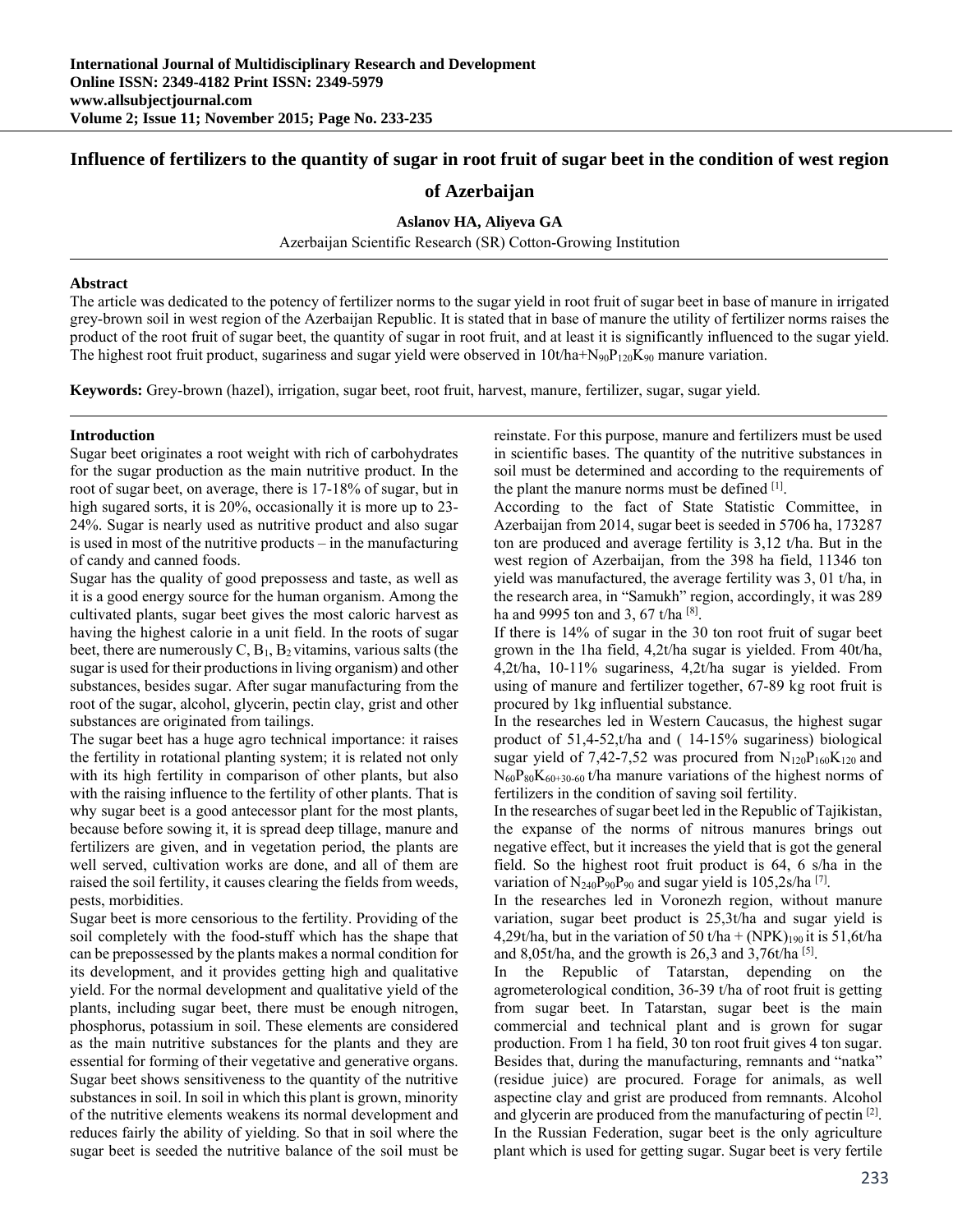plant. In Europe, the main sugar beet producer countries are the Ukraine, Russia, German, France and Poland. The fertility of the sugar beet is more in European countries. This fertility depends on the soil-climate condition, providing of the soil with nutritive and applied technology. In German, Holland and France, 8-12 ton of sugar is yielded from 1ha, in Russia, Belarus and the Ukraine it is 1-3 ton [4].

Taking into consideration of the importance of sugar beet, the main purpose of our research work is increasing the fertility of the irrigated grey-brown (hazel) soil in "Ganja-Gazakh" region, determining the efficient norms of the fertilizers in the base of manure for getting exalted and qualitative product from sugar beet. The plantation practice is given the following scheme: 1. Monitoring (without manure); 2.Manure10t/ha (base);  $3.Base+N_{60}P_{90}K_{60}$ ;  $4.Base+N_{90}P_{120}K_{90}$ ; 5.Base+ $N_{120}P_{150}K_{120}$ .

The plantation practice is gained in the practice base of Azerbaijan SRCI Centre from the four repetitions with Lena F1 sort of sugar beet, the total area of the each variation is 112,0  $m<sup>2</sup>(40x2,80 m)$ , the sowing is originated in the planting scheme of 60x25sm (20kg seed for a hectare) with series technique.100% of manure, 70% of phosphorus and potassium are given under the tillage in autumn, the rest 30% of phosphorus and potassium is used in feeding, it is used in the conforming development periods among of the ranges. But nitrogen is given for 3 times, 20% of it is given during the sowing, 40% of it is given when two leaves arise in plant and 40% is given in the period of forming the root circulars in the form of feeding. Phonological observations were led in 25 plants, and agro technical measures were arranged according to the rules of the region.

For learning agrochemical characteristics of the soils, before the practice, in samples that are taken from 0-30; 30-60 and 60- 100 cm layers of the soil, the quantity of the general and assumed forms of the food-stuff is determined. The analysis of the soil samples shows that these soils are weakly provided by the assumed forms of nitrogen, phosphorus, potassium. In pH water solution, it is 7,8 in 0-30 cm, in the under layers, it gradually increases and it is 8,4 in the layer of 60-100 cm. Total humus, nitrogen, phosphorus and potassium are 2,15 in 0-30 cm; 0,15; 2,39 %.But in the under layers it gradually reduces, according to the layers, it can be 0,85; 0,06; 0,07;and 1,51%. Absorbed ammoniac nitrogen hesitates between 18, 5-6, 5 mg/kg, nitrate nitrogen 9, 7-2,6 mg/kg, motor phosphorus 15,8- -4,5 mg/kg, and truck potassium between 263,5-105,3 mg/kg. In the base of manure, the influence of the fertilizers to the quantity of the sugar in root fruit of sugar beet and sugar yield was learned in 2013-2014. The result of the researches is given in the table.

The influence of the fertilizers to the quantity of the sugar in root fruit of sugar beet in the base of manure

|     |                               | 2013             |                                      |                      |                      | 2014                     |                        |                             | Increment                |                          |
|-----|-------------------------------|------------------|--------------------------------------|----------------------|----------------------|--------------------------|------------------------|-----------------------------|--------------------------|--------------------------|
| s/s | Variation of the practice     | tha<br>Fertility | $\mathcal{E}$<br>$\bullet$<br>Sugar, | yield.<br>ದ<br>Sugar | Aaa<br>tility<br>Fer | ళ<br>$\bullet$<br>Sugar, | yield,<br>tha<br>Sugar | From 2 years avera-ge, t/ha | s/ha                     | $\frac{0}{0}$            |
|     | Monitoring (without manure)   | 24,83            | 16,0                                 | 3.97                 | 28,03                | 16,3                     | 4,57                   | 4,27                        | $\overline{\phantom{0}}$ | $\overline{\phantom{0}}$ |
|     | Manure 10t/ha (base)          | 31,63            | 16,2                                 | 5,12                 | 34,33                | 16,5                     | 5,66                   | 5,39                        | 1,12                     | 26,2                     |
|     | Base+ $N_{60}P_{90}K_{60}$    | 37,58            | 16,5                                 | 6,20                 | 40,65                | 16,8                     | 6,83                   | 6,52                        | 2,25                     | 52,7                     |
| 4   | Base+ $N_{90}P_{120}K_{90}$   | 46,05            | 17,2                                 | 7,92                 | 48,08                | 17,6                     | 8,19                   | 8,19                        | 3,92                     | 91,8                     |
|     | Base+ $N_{120}P_{150}K_{120}$ | 40,83            | 16,8                                 | 6,86                 | 44,00                | 17,2                     | 7,22                   | 7,22                        | 2,95                     | 69,1                     |

Seeing from the table, from the influence of the fertilizers, giving the fertilizers together increases root fruit of sugar beet, sugar and sugar yield in the base of manure in comparison of the monitoring and base ( manure 10t/ha) variations.

Thus, in the variation of monitoring ( without manure), the root fruit of sugar beet is 24,83-28,03 t/ha, sugar is 16,0-16,3 %, sugar yield is on average 4,27t/ha from 2 years, but in manure 10t/ha variation, this results are 31,63-34,33 t/ha, 16,2-16,5 % and 5,39 t/ha, increment of sugar yield is 1,12 t/ha or 26,2% in comparison of the monitoring. The results in the application of the different norms of the fertilizers in the base of manure are rather high than the monitoring and manure 10t/ha variation. The highest root fruit, sugariness and sugar yield were observed in base+ $N_{90}P_{120}K_{90}$  variation and accordingly they are 46,05-48,08 t/ha, 17,2-17,6 %, 8,19t/ha ; 3,92 t/ha or 91,8 %.As increasing the fertilizer norms with the base together( $N_{120}P_{150}K_{120}$ , these results get down like 40,83-44,00 t/ha,  $16,8-17,2\%$ , sugar yield gets 7,22 t/ha, increment sets up 2,95 t/ha or 69,1 %.From the influence of the fertilizers, sugar yield increases between 1,12-3,92 t/ha in comparison with monitoring variation. In the west region of Azerbaijan, for getting high and qualitative result from sugar beet, some advice

was given for the application of manure  $10t/ha + N_{90}P_{120}K_{90}$ variation. It is determined the correlative relations between  $r=+0.986\pm0.013$  of root fruit and sugar yield in the application of the fertilizers under the sugar beet;  $r=+0$ ,  $99 \pm 0,008$  of on ground product and sugar yield;  $r=+0.939\pm 0.053$ ;  $r=+$ 0,990±0,009.

#### **References**

- 1. Yusifov M. Plant-growing. Baku: Law, 368.
- 2. Анисимова К.В. Продуктивность сахарной свеклы в зависимости от микроудобрений и гербисидов в Предкамье Республики Татарстан: Дисс….к.с.х.наук. Казань, 2007, 199.
- 3. Бражник А.П. Влияние органических и минеральных удобрений на продуктивность сахарной свеклы в условиях недостаточного увлажнения Западного Предкавказья. Дисс….к.с.х.наук. Рамонь, 2009, 206.
- 4. Бугаченко И.Ф. Сахар в XXI столетии // Сахарная свекла, 2001; 1:10.
- 5. Мельникова М.Г., Минакова О.А. Система удобрения, урожай и качество сахарной свеклы // Земледелие, 2013; 7:28-30.